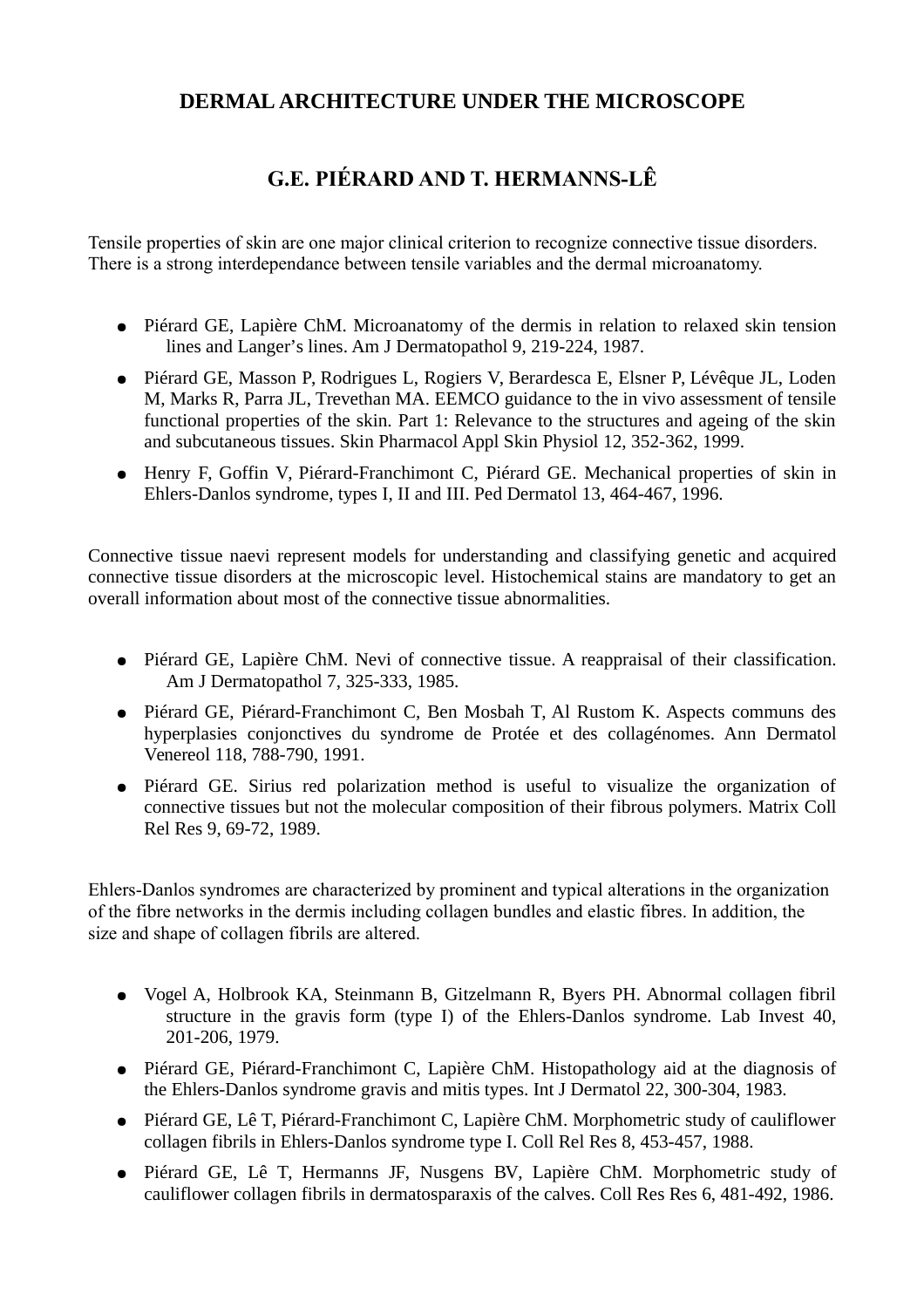- Hausser I, Anton-Lamprecht I. Differential ultrastructural aberrations of collagen fibrils in Ehlers-Danlos syndrome types I-IV as a means of diagnostics and classification. Hum Genet 93, 394-407, 1994.
- Kobayasi T, Ullman S. Twisted collagen fibrils. Significance for diagnosis of Ehlers-Danlos syndrome. J Invest Dermatol 107, 266, 1995.
- Smith TL, Schwarze U, Goldstein J, Byers PH. Mutations in the COL3A1 gene result in the Ehlers-Danlos syndrome type IV and alterations in the size and distribution of the major collagen fibrils of the dermis. J Invest Dermatol 108, 241-247, 1997.
- Watson RB, Wallis GA, Holmes DF, Viljoen D, Bryers PH, Kadler KE. Ehlers-Danlos syndrome type VII B. Incomplete cleavage of the patient's abnormal type I collagen by Nproteinase resuls in the formation of rough-bordered collagen fibrils characteristic of the disorder. J Biol Chem 267, 25529-25534, 1992.
- Nusgens BV, Verellen-Dumoulin Ch, Hermanns-Lê T, de Paepe A, Nuytinck L, Piérard GE, Lapière ChM. Evidence for a relationship between Ehlers-Danlos type VIIc in humans and bovine dermatosparaxis. Nature Genet 1, 214-217, 1992.
- Piérard GE, Hermanns-Lê T, Arrese Estrada J, Piérard-Franchimont C, Lapière ChM. Structure of the dermis in type VIIc Ehlers-Danlos syndrome. Am J Dermatopathol 15, 127-132, 1993.

The current classification of Ehlers-Danlos syndromes disregards morphological alterations and thus may blur unrelated conditions

- Beighton P, de Paepe A, Steinmann B, Tsipouras P, Wenstrup RJ. Ehlers-Danlos syndromes : revised nosology, Villefranche, 1997. Am J Med Genet 77, 31-37, 1998.
- Burrows NP, Nicolls AC, Yates JRW, Gatward G, Sarathachandra P, Richards A, Pope FM. The genetic encoding collagen  $\alpha$ 1 (V) (COL5A1) is linked to mixed Ehlers-Danlos syndrome type I/II. J Invest Dermatol 106, 1273-1276, 1996.
- De Paepe A, Nuytinck L, Hausser I, Anton-Lamprecht I, Naeyaert JM. Mutations in the COL5A1 gene are causal in the Ehlers-Danlos syndromes I and II. Am J Hum Genet 60, 547-554, 1997.
- Nuytinck L, Freund MM, Lagae LG, Piérard GE, Hermanns-Lê T, De Paepe A. Classical Ehlers-Danlos syndrome caused by a mutation in type I collagen. Am J Med Genet (in press).

The role of dermal dendrocytes is probably underrecognized in the control of the extracellular matrix structure.

- Piérard-FranchimontC, Fazaa B, Benzarti H, Kort R, Arrese JE, Nikkels AF, Kamoun MR, Piérard GE. Phenotypic heterogeneity in the fibroblast-like cells of the dermis. Giorn Int Dermatol Ped 6, 7-13, 1994.
- Arrese Estrada J, Piérard GE. Factor XIIIa-positive dendrocytes and the dermal microvascular unit. Dermatologica 180, 51-53, 1990.
- Piérard GE, Arrese Estrada J, Piérard-Franchimont C, Deleixhe-Mauhin F. Is there a link between dendrocytes, fibrosis and sclerosis ? Dermatologica 181, 264-265, 1990.